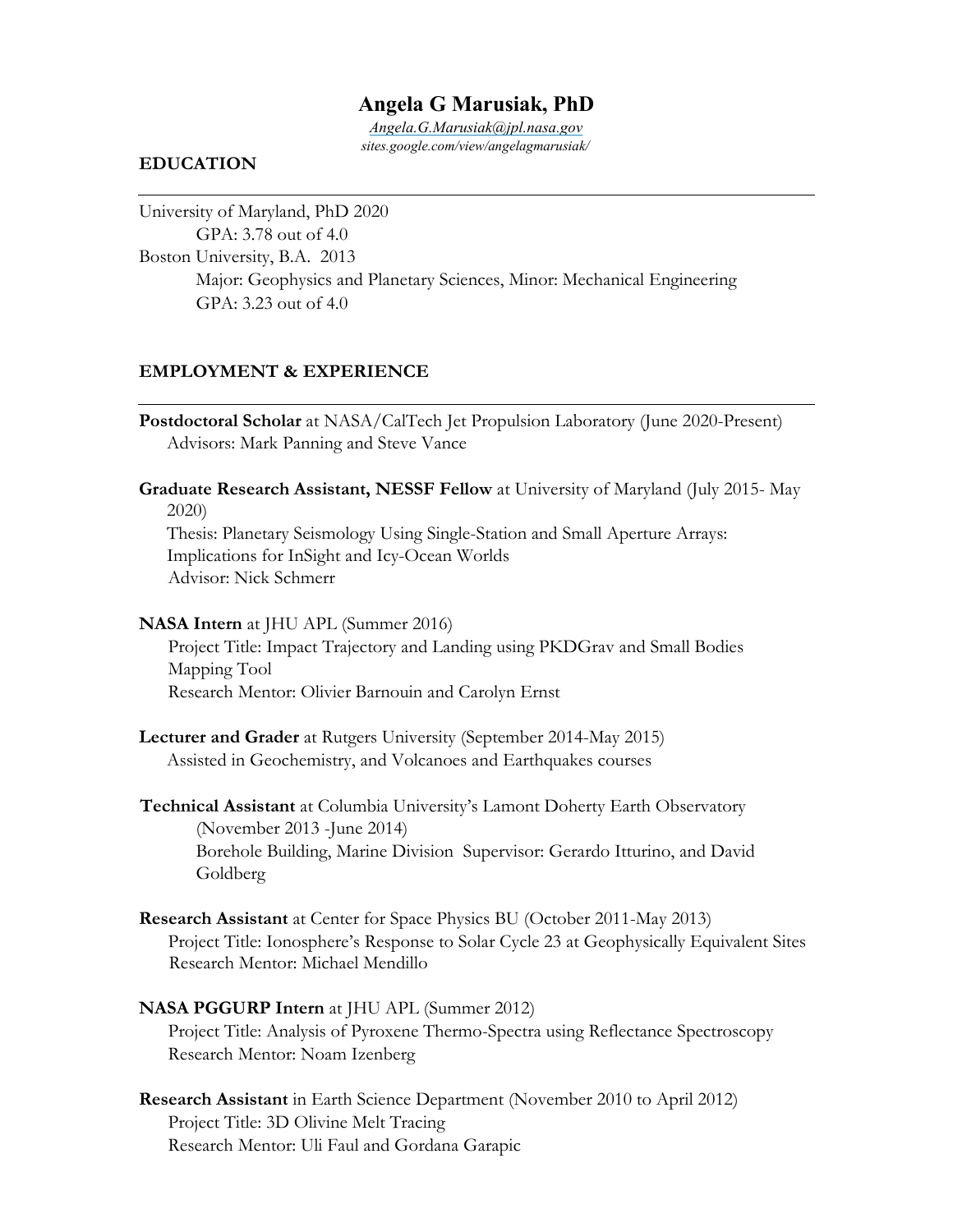NASA Earth and Space Science Fellowship (NESSF) (2018-2020) (\$87,022) Dean's Fellowship (2015-2020) (UMD) (\$12,500) Seismological Society of America (SSA) Travel Award (\$1,325) Goldhaber Travel Grant (\$600) Earth System Science Interdisciplinary Center (ESSIC) Travel Award: Spring 2017, Fall 2017, Spring 2018, Fall 2018, Fall 2019 (total  $\sim$  \$1000) Best Pre-Candidacy Graduate Student Talk 2017 (UMD) (\$250) 2013 Center for Space Physics Prize for Excellence in Research (BU) (\$75) Dean's List for Fall 2010, Spring 2012 and Spring 2013 (BU)

# **SERVICE**

IDEA (Inclusion, Diversity, Equity and Awareness) Committee Member (2019-2020) AGU Session Co-Convener (2019) Planetary Data System Reviewer (2019) Dwornik Judge for LPSC (2019) College of Mathematics and Natural Sciences Graduate Student Council, Geology Dept. Representative (2017-2019) NASA Panel Executive Secretary (2017-2019) Volunteer for Structural Geology Class Field Trip (2018) Volunteer for Field Geophysics Class Field Trip (2018)

## **OUTREACH**

Two Scientists Walk into a Bar, October 2019 Expert-Is-In, Smithsonian Natural History Museum, July 2019 Member of AGU's Voices for Science Class of 2019 Microblogger at LPSC 2019 Volunteer for Geology Department at University of Maryland, Maryland Day Open House (2016-2019) Volunteer for IRIS at USA Science & Engineering Festival (2018)

## **WORKSHOPS ATTENDED**

2019 Jet Propulsion Laboratory Planetary Summer Science School 2018 American Geophysical Union's Sharing your Science Workshop 2017 Polenet Glacial Seismology Training School

### **MEMBERSHIPS/COLLABORATIONS**

NASA Discovery Mission InSight: Science Team Collaborator (Since 2015) Seismology Society of America (Since 2018) Potomac Geophysical Society (Since 2018)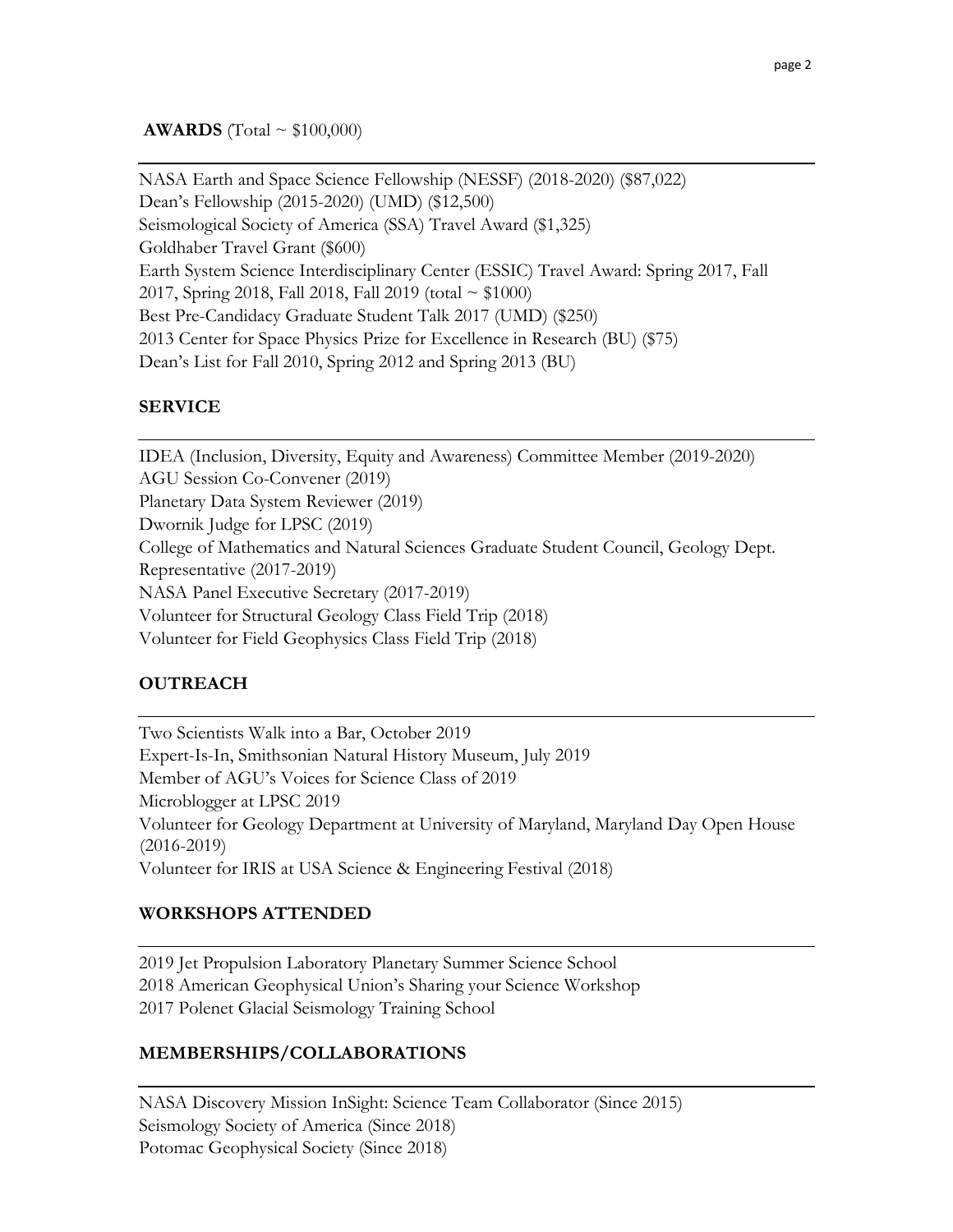American Geophysical Union (Since 2018) Geological Society of America, Planetary Sciences Division (Since 2015) Geological Society of Washington (Since 2015) Earth Science Women's Network (Since 2015)

## **INVITED/PUBLIC TALKS**

| Incorporated Research Institutions for Seismology (IRIS) webinar, September 25th 2019. |
|----------------------------------------------------------------------------------------|
| "The InSight mission to Mars: Seismology in the Solar System"                          |
| Potomac Geophysical Society, September 12th, 2019. "The InSight mission to Mars:       |
| Seismology in the Solar System"                                                        |
| Geological Society of Washington, February 6th, 2019. "Investigating Icy Worlds: How   |
| Greenland can help us Understand Ocean Worlds"                                         |
| Thule Air Force Base, August 19th 2018. "Investigating Icy Worlds: How Greenland can   |
| help us Understand Ice Covered Worlds"                                                 |

### **PEER REVIEWED PUBLICATIONS**

- Moore, K., Courville, S., Ferguson, S., Schoenfeld, A., Llera, K., Agrawal, R., … **Marusiak, A.,** … Budney, C. (Planetary and Space Sciences, submitted) Bridge to the stars: A mission concept to an interstellar object.
- Nunn, C., Garcia, R., Nakamura, Y., **Marusiak, A. G.,** Kawamura, T., Sun, D., … Zhu, P. (Space Science Reviews, in revision) Lunar Seismology: A Data and Instrumentation Review
- **Marusiak, A.G.,** Nicholas C. Schmerr, Danielle DellaGiustina, S. Hop Bailey, Veronica J. Bray, Erin Pettit, Peter H. Dahl, Brad Avenson, Natalie Wagner. (2020) The Deployment of the Seismometer to Investigate Ice and Ocean Structure (SIIOS) on Gulkana Glacier, Alaska. Seismol. Res. Lett., 1–11, doi: 10.1785/0220190328
- **Marusiak, A.G.**, Schmerr, N.C., Banks, M.E., Daubar, I.J., (2020). Terrestrial Single-Station Analog for Constraining the Martian Core and Deep Interior: Implications for InSight. Icarus 335, 113396. DOI:10.1016/j.icarus.2019.113396
- Panning, M. P, Pike, T., Lognonne, P., Banerdt W., Murdoch, N.,… **Marusiak, A**.,…Warren, T., (2020) On-deck seismology: Lessons from InSight for future planetary seismology. J. Geophys. Res. Planets. DOI: 10.1029/2019JE006353
- Garcia, R.F., Khan, A., Drilleau, M., Margerin, L., Kawamura, T., Sun, D., Wieczorek, M.A., …, **Marusiak, A. G.**, …Zhu, P. (2019) Lunar Seismology: An Update on Interior Structure Models. *Space Science Reviews*. 215:50 [DOI: 10.1007/s1121](https://doi.org/10.1007/s1121)
- Mendillo, M., **A. G. Marusiak,** P. Withers, D. Morgan, and D. Gurnett (2013), A new semiempirical model of the peak electron density of the Martian ionosphere, Geophys. Res. Lett., 40, 5361–5365, doi[:10.1002/2013GL057631.](http://dx.doi.org/10.1002/2013GL057631)
- Mendillo, M., C. Narvaez, and **A. G. Marusiak** (2013), Are ionospheric storms the same during different solar cycles?, J. Geophys. Res. Space Physics, 118, 6795–6805, doi[:10.1002/2013JA019102.](http://dx.doi.org/10.1002/2013JA019102)

### **CONFERENCE ABSTRACTS**

(1st author only, see<https://scholar.google.com/citations?hl=en&user=EbNyUCgAAAAJ> for complete list)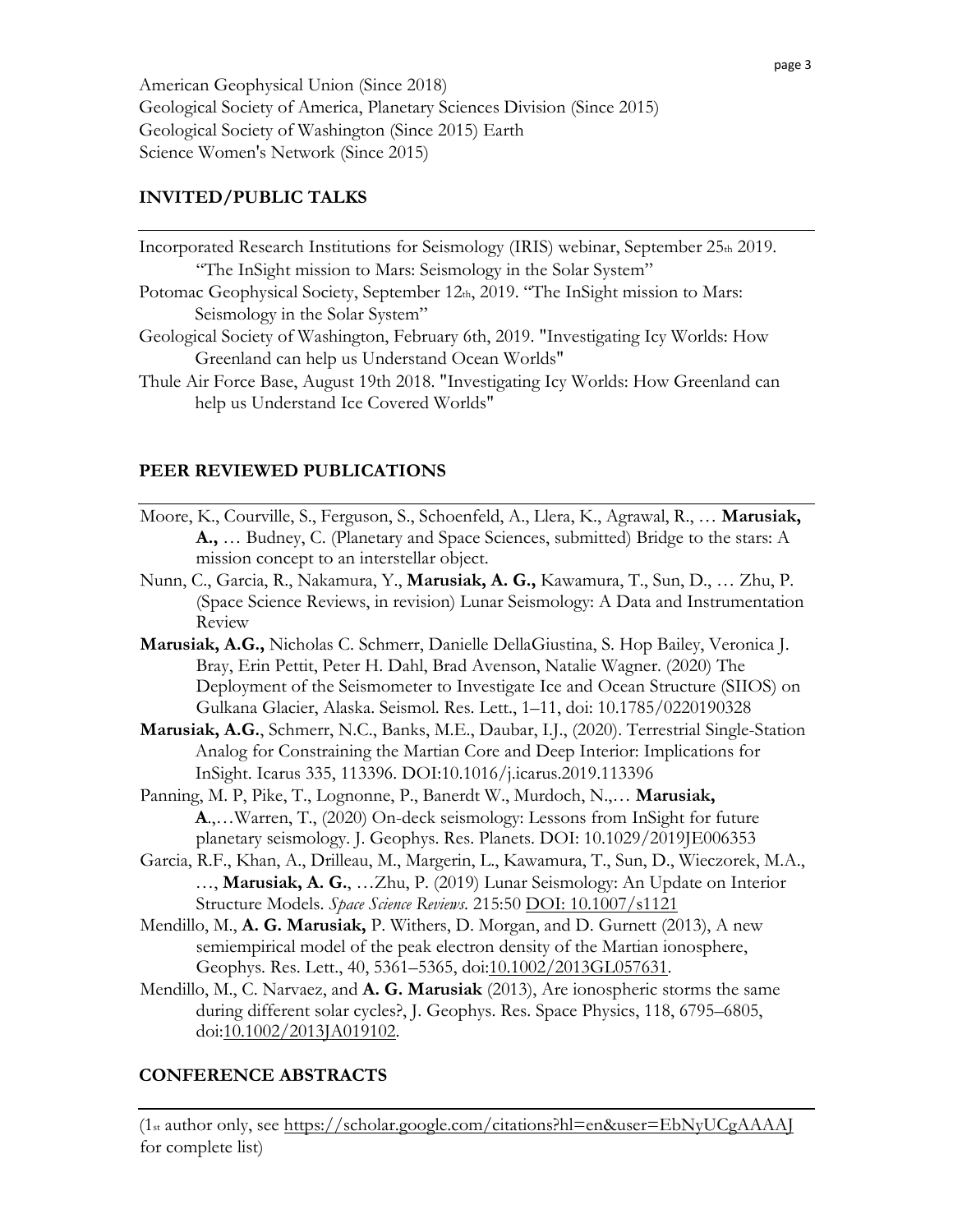- **Marusiak, A.G.,** Schmerr N.C, Avenson, B., Bailey, S. H., Bray, V. J., DellaGiustina, D. N., …. Weber, R. C. (2020). Cluster Analysis of Thermal Icequakes Using using the Seismometer to Investigate Ice and Ocean Structure (SIIOS): Implications for Ocean World Seismology, LPSCLI, Abstract 1424.
- **Marusiak, A.G.,** Schmerr, N. C., Bailey, H., DellaGiustina, D., Bray, V. J., Weber, R., ….Wagner N.(2019). Ambient Seismicity on Europan Analogs using the Seismometer to Investigate Ice and Ocean Structure (SIIOS). *AGU Fall Meeting.*
- **Marusiak, A. G**., Schmerr, N. C., Bailey, S. H., Dellagiustina, D. N., Bray, V. J., Dahl, P., … Weber, R. C. (2019). Location of Seismicity with a Small Aperture Seismometer Array: Implications for Seismology with an Ocean World Lander. In *50th LPSC*. Woodlands, TX, Abstract 1546.
- **Marusiak, A. G**., Schmerr, N., DellaGiustina, D., Bailey, H., Bray, V., Broadbeck, J., … Avenson, B. (2018). The Seismometer to Investigate Ice and Ocean Structure (SIIOS) in Greenland: Testing Instrument Performance on an Icy World Analog. AGU Fall Meeting. Washington D.C
- **Marusiak, A.G**., Schmerr, N.C., Weber, R.C., DellaGiustina, D.N., Bailey, S.H., Bray, V.J., … Siegler, M., (2018). SIIOS In Alaska- Active Source Compartitive Test for an Europa Lander Seismometer, LPSCXLVIX, Houston. TX. Abstract 2478.
- **Marusiak, A.G**., Schmerr, N.C., Banks, M.E., Daubar, I.J., (2017). Terrestrial Single-Station Analog for Constraining the Martian Interior, LPSCXLVIII, Houston. TX. Abstract 2294.
- **Marusiak, A.G.,** Schmerr, N.C., Banks, M.E., Daubar, I.J.,( 2016). Terrestrial Single-Station Analog for the Detection of the Martian Core, LPSCXLVII, Houston. TX. Abstract 2010.

#### **REFERENCES**

Nicholas Schmerr Assistant Professor, University of Maryland Phone: 301-405-4385 Email: nschmerr@umd.edu

Renee Weber Chief Scientist, NASA Marshall Space Flight Center Phone: 256-961-7705 Email: renee.c.weber@nasa.gov

Daniella DellaGiustina Senior Staff Scientist, University of Arizona Lunar and Planetary Lab Phone: 520-626-3493 Email: danidg@lpl.arizona.edu

Laurent Montesi Professor, University of Maryland Phone: (301) 405-7534 Email: montesi@umd.edu